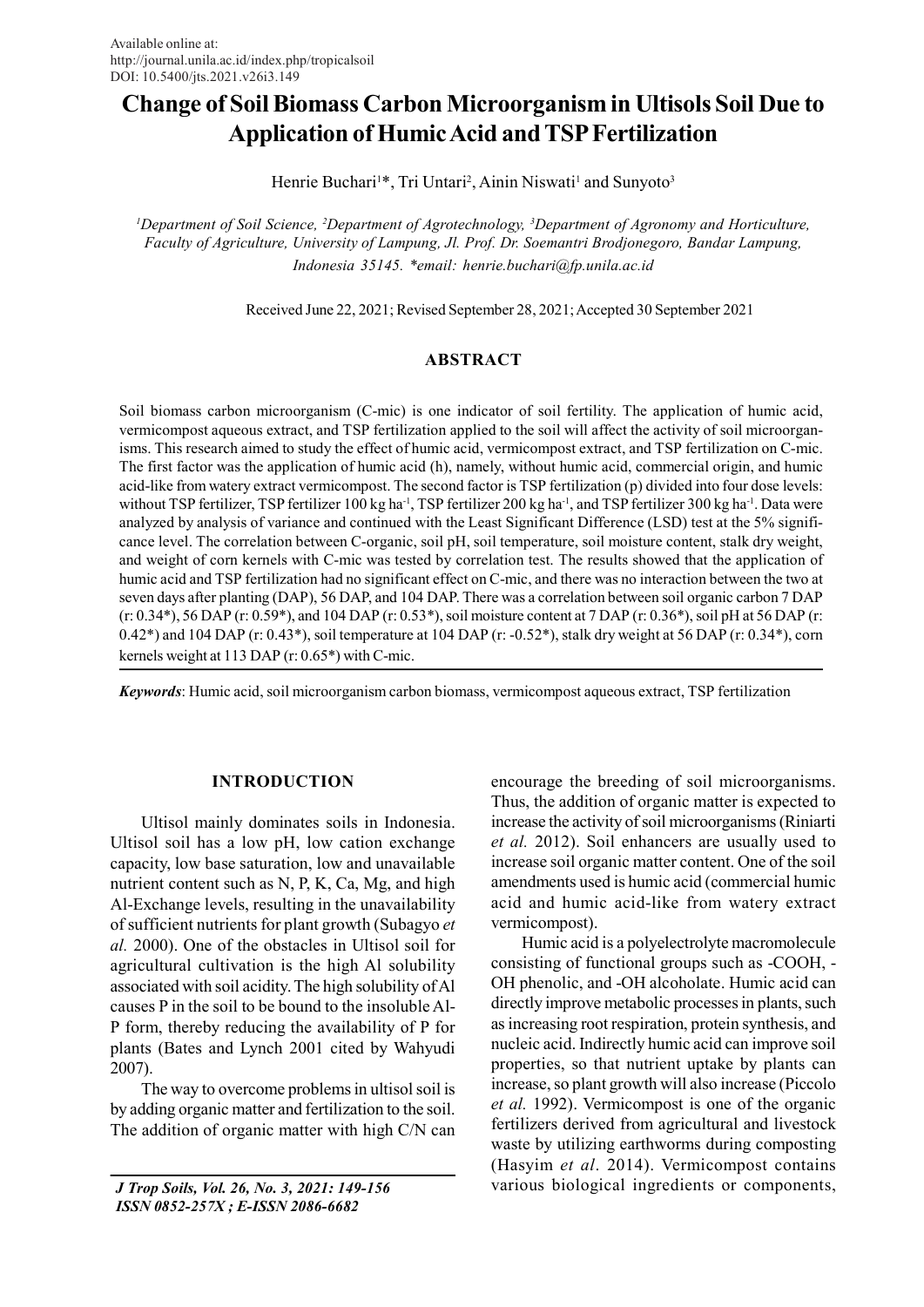including growth hormones such as Ggibberellins 2.75%, Ccytokinins 1.05%, and Aauxins 3.80% (Manshur 2001). In addition, vermicompost contains complete nutrients, both macro and microelements, useful for plant growth. Vermicompost also contains many microbes, and the process of making vermicompost is shorter than other composts. The efficiency of using vermicompost can be increased by making vermicompost extract. Vermicompost extraction aims to streamline the transportation of vermicompost so that the minerals in the vermicompost can be released into the vermicompost extract and so that plants more easily absorb it. Vermicompost extracts can positively affect crop yield quality and increase soil biological activity in several soil types. Vermicompost Extract can significantly increase the content of N, P, K, Ca, and Mg so that there is an interaction between vermicompost extract and growth media (Pant et al. 2011).

The application of organic matter will make inorganic fertilizers more efficient, such as SP36 or TSP fertilizers. The application of TSP fertilizer into the soil will increase the amount of available P, and the amount will be higher if the application of humic acid follows the application of P fertilizer. Without humic acid, the application of TSP fertilizer is less efficient because of the adsorption or fixation of P by Al and Fe ions, Al and Fe hydroxy and clay minerals (Jones et al. 1991).

The application of humic acid and TSP fertilization can improve the soil's physical, chemical, and biological properties. One of the biological properties of the soil is the number of soil microorganisms. Soil microorganism carbon biomass is the living part of soil organic matter consisting of bacteria, fungi, algae, and protozoa, excluding plant roots and soil fauna larger than the largest amoeba (approximately) (Jenkison and Ladd 1981 in Febry 2011). According to Buchari (1999), soil microorganism carbon biomass (C-mic) can indicate soil fertility. A high population of soil microorganisms is only possible if the soil has properties that can support the activity and development of soil microorganisms. Soil that contains various microorganisms indicates that the soil has a good level of fertility. The research aimed to study the effect of humic acid and TSP fertilization on the soil microbial carbon biomass on corn (Zea mays L.). The correlation between some soil properties (soil organic-C, soil moisture content, soil pH, soil temperature) and yields (stalk dry weight, and weight of corn kernels) on soil microbial carbon biomass (C-mic) on corn cultivated in ultisol soil.

## MATERIALS AND METHODS

#### Study Site

This research was carried out at the Experimental Garden of the Agency for Research and Applied Technology, Natar, South Lampung, from December 2017 to April 2018. Soil C-mic analysis was carried out at the Soil Biology Laboratory, and soil chemical properties analysis was carried out at the Soil Science Laboratory, Faculty of Agriculture, University of Lampung.

#### Research Methods

This study was designed using a Randomized Block Design (RBD), which was arranged in a factorial manner with two treatment factors with three replications. The first factor was the application of humic acid, namely without the application of humic acid  $(h_0)$ , the application of humic acid of commercial origin  $(h_1)$ , and the application of humic acid from the vermicompost aqueous extract  $(h_2)$ . The second factor was P fertilization which was divided into four dose levels, namely without TSP fertilizer ( $p_0$ ), TSP fertilizer 100 kg ha<sup>-1</sup> ( $p_1$ ), 200 kg ha<sup>-1</sup> (p<sub>2</sub>), and 300 kg ha<sup>-1</sup> (p<sub>3</sub>).

## Land Preparation

The experimental land was cleaned and measured as needed, and then it was fallowed until it was ready for planting. Tillage was carried out two times, namely by processing the soil into large chunks and then reprocessing it until smooth. The first and second processing was carried out on the same day. Then, the land was divided into 36 experimental plots with a plot size of  $3 \times 4$  m, then divided into 3 for grouping according to treatment. The distance between plots was 50 cm, and the distance between replicates was 1 m.

#### Treatment and Planting

The humic acid applied to the soil surface was 4 kg ha<sup>-1</sup> (4.8 g plot<sup>-1</sup>), and the application of vermicompost aqueous extract was 40 L ha<sup>-1</sup> (480) mL plot<sup>-1</sup>). The application of humic acid and aqueous vermicompost extract was by using a hand sprayer, which was sprayed onto the soil surface. The application of humic material was carried out three times, namely during tillage, early vegetative, and maximum vegetative. Corn plants were planted with a spacing of 25 cm x 75 cm. The seeds used are hybrid corn seeds NK7328. Corn seeds were planted by inserting two corn seeds into each planting hole. At 7 DAP, Urea and KCl fertilizers were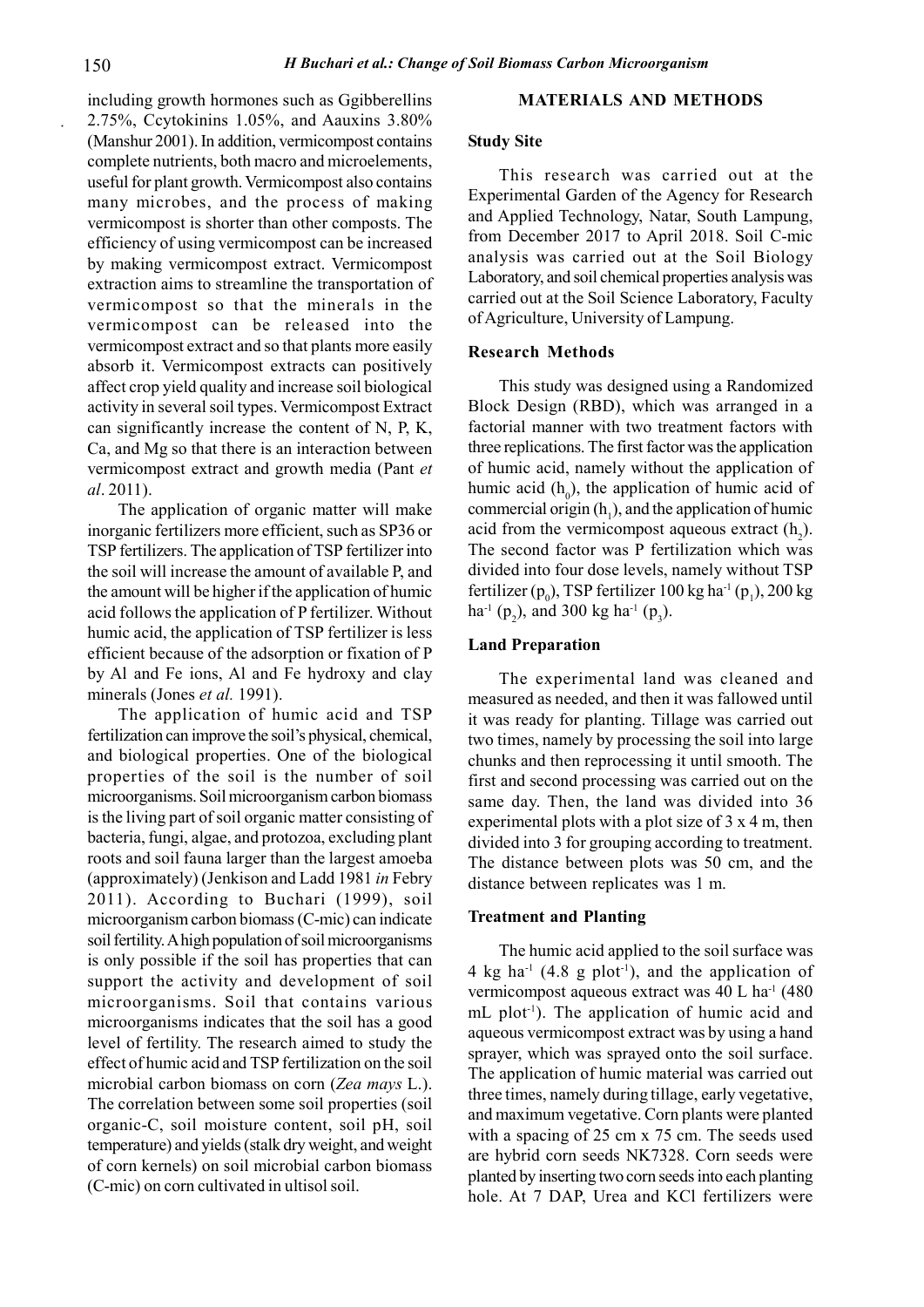applied, each as much as  $200 \text{ kg}$  ha<sup>-1</sup> as basic fertilizer, and TSP fertilizer was applied simultaneously according to the treatment dose.

## Maintenance

Plant maintenance includes watering, hoarding, weeding weeds, and controlling pests and diseases. Watering was done every four days or when the plants needed watering. Watering was done by looking at the intensity of the rain that falls. Hoarding was done before the plant was more than one month old to prevent it from collapsing when it rains, and there is wind. Pest and disease control was carried out according to conditions in the field. Weeding was carried out by pulling or removing weeds in the experimental plot.

# Measurement of Soil Microorganism Carbon Biomass (C-mic)

Soil samples were taken at 7 DAP, the maximum vegetative phase of the plant (56 DAP), and at the time before harvest (104 DAP). The determination of C-mic was carried out using the fumigation-incubation method (Jenkinson and Powlson 1976), which was refined by Franzluebbers et al. 1995).

C-mic was calculated using the formula (Wu et al. 1990):

The final equation calculates the carbon biomass of soil microorganisms:

$$
C - mic = \frac{(mgC - CD_2kg^{-1}10 \text{ days})_{\text{fumigasi}}}{}_{\text{V}} - (mgC - CD_2kg^{-1}10 \text{ days})_{\text{tan-fumigasi}}(mgC_2 - Ckg^{-1}10 \text{ days}) = \frac{(a - b) \times t \times 120}{25} \text{ of effect}
$$

 $\mathbb{R}$  and  $\mathbb{R}$  are the set of  $\mathbb{R}$  and  $\mathbb{R}$  are the set of  $\mathbb{R}$  and  $\mathbb{R}$  are the set of  $\mathbb{R}$  and  $\mathbb{R}$  are the set of  $\mathbb{R}$  and  $\mathbb{R}$  are the set of  $\mathbb{R}$  and  $\mathbb{R}$  are the set of

Note :

 $a = mL$  HCl for soil sample b = mL HCl for blank  $n =$  incubation time (days) t = normality of HCl  $(0.1 N)$  $Kc = 0.41$  (Veroney and Paul 1984 in Franzluebbers et al. 1995).

The supporting variables observed were soil organic carbon (%) using the Walkey and Black method, soil pH using the Electrometric method, soil moisture content (%) using the Gravimetric method, soil temperature  $(\dot{U}C)$  measured using a soil thermometer, carried out at the time of sampling. Soil samples for measuring C-mic, dry weight of the stalk were taken the day before the second observation, and the weight of the corn kernels was taken after the third observation.

#### Data Analysis

The data obtained were tested for homogeneity of variance with the Bartlett test, data additivity was tested with the Tukey test. Least Significant Difference (LSD) at the level of 5% to determine the correlation between C-organic, soil pH, soil temperature, soil moisture content, stalk dry weight, and weight of corn kernels with C-mic a correlation test was performed using the equation  $Y=a + b(x)$ .

## RESULTS AND DISCUSSION

#### Soil Biomass Carbon Microorganism (C-mic)

The results (Table 1) showed that the application of humic acid, vermicompost extract, and TSP fertilization, as well as the interaction between the two, did not significantly affect the C-mic of the soil at 7 DAP, 56 DAP, and 104 DAP observations.

The absence of the effect of the humic acid application on C-mic is suspected because the relatively short observation time has not been able to change the soil properties in the research area, so the microorganism living environment has not been appropriately met. The relatively short time of giving humic acid is not enough to improve soil structure, and good soil structure can affect microorganisms' environment, such as soil moisture content, pH, soil moisture, and soil temperature.

 $\frac{10 \text{ days}}{K}$   $\frac{10 \text{ days}}{10 \text{ days}}$   $\frac{10 \text{ days}}{10 \text{ days}}$  (mg CO<sub>2</sub> – C kg<sup>-1</sup> 10 days) =  $\frac{(a-0) \times 1 \times 120}{n}$  of effect of TSP fertilization is suspected because n and a structure of the structure of the structure of the structure of the structure of the structure of the structure of the structure of the structure of the structure of the structure of the structure of the structure The treatment of TSP fertilization on the research land did not significantly affect the soil microorganism carbon biomass (C-mic). The lack TSP does not directly affect C-mic (microorganisms do not eat P fertilizer), corn plants absorb TSP fertilizer to increase the growth of corn plants, and fertile corn plants will increase C-mic. The land has not been planted with corn; the level of P-availability is low, namely  $5.17 \text{ mg kg}^{-1}$ , so that the land needs to be given high P fertilizer. According to Buckman and Brady (1969), element P has a significant role for corn plants on respiration, transfer, and use of energy (ATP-ADP-AMP), cell division, meristem tissue growth, and the formation of generative parts such as flowers and fruit.

> The C-mic value at 7 DAP showed low yields and increased at the maximum vegetative phase of corn (56 DAP) and decreased at 104 DAP. When the corn plants were 7 DAP, the C-mic value ranged from 11.72 mg C-CO<sub>2</sub> kg soil<sup>-1</sup> ten days<sup>-1</sup> to 18.81 mg  $C$ - $CO_2$  kg soil<sup>-1</sup> 10 days<sup>-1</sup>. Meanwhile, the Cmic value at 56 DAP ranged from 14.81 mg C-CO<sub>2</sub>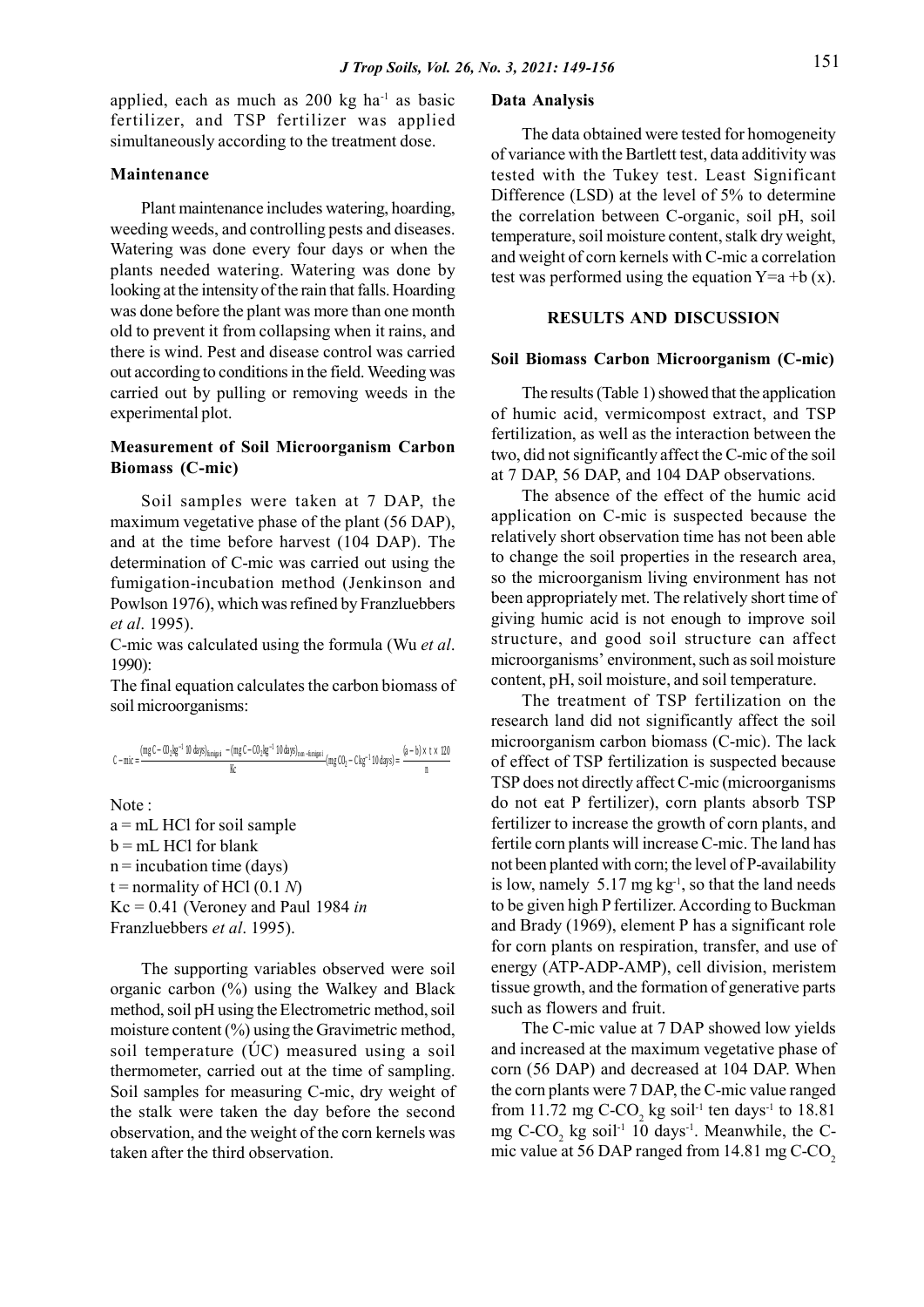| Treatment                     | 7 DAP                | <b>56 DAP</b>            | 104 DAP            |
|-------------------------------|----------------------|--------------------------|--------------------|
|                               |                      |                          |                    |
| $h_0 p_0$                     | 14.67                | 4.19                     | 12.78              |
| hop <sub>1</sub>              | 11.76                | 4.14                     | 12.39              |
| h <sub>0</sub> p <sub>2</sub> | 14.60                | 4.34                     | 12.98              |
| hop <sub>3</sub>              | 14.37                | 4.06                     | 14.63              |
| $h_1p_0$                      | 11.72                | 5.04                     | 16.78              |
| $h_1p_1$                      | 13.05                | 3.83                     | 12.00              |
| $h_1p_2$                      | 15.82                | 4.00                     | 13.17              |
| $h_1p_3$                      | 12.05                | 4.32                     | 14.34              |
| h <sub>2</sub> p <sub>0</sub> | 16.87                | 4.23                     | 12.98              |
| $h_2p_1$                      | 17.51                | 5.26                     | 15.80              |
| $h_2p_2$                      | 16.33                | 4.71                     | 15.12              |
| $h_2p_3$                      | 18.81                | 5.51                     | 13.85              |
| Source                        |                      | F value and Significance |                    |
| Diversity                     |                      |                          |                    |
| H                             | $1.85$ <sup>ns</sup> | $2.16^{ns}$              | 0.30 <sup>ns</sup> |
| $\, {\bf P}$                  | $0.12^{ns}$          | $0.14^{ns}$              | 0.09 <sup>ns</sup> |
| $H \times P$                  | $0.24^{ns}$          | $0.97^{ns}$              | 0.58 <sup>ns</sup> |

Table 1. Analysis of variance on the effect of application of humic acid and TSP fertilization on soil Cmic at 7 DAP, 56 DAP, and 104 DAP observations on corn (Zea mays L.).

kg soil<sup>-1</sup> ten days<sup>-1</sup> to 31.67 mg C-CO<sub>2</sub> kg soil<sup>-1</sup>10 days-1. Uncertain C-mic value was presumably due to the effect of plants in the maximum vegetative phase affecting the increase in soil  $\mathrm{CO}_2$  originating from increased root exudates, thus causing the activity of microorganisms in the soil to increase. Microorganisms in the soil are usually abundant in the area around the roots because the roots secrete various secretions in amino acids, carbohydrates, vitamins, and enzymes, which are a source of nutrition for soil microorganisms (Kelting et al. 1998).

The C-mic value when corn plants were 104 DAP decreased from 56 DAP observations. The Cmic value at 56 DAP ranged from 14.81 mg C-CO<sub>2</sub> kg soil<sup>-1</sup> ten days<sup>-1</sup> to 31.67 mg C-CO<sub>2</sub> kg soil<sup>-1</sup> 10 days-1 and when corn plants were aged 104 DAP, ranging from  $12.00$  mg C-CO<sub>2</sub> kg soil<sup>-1</sup> 10 days<sup>-1</sup> to 16.78 mg C-CO<sub>2</sub> kg soil<sup>-1</sup> 10 days<sup>-1</sup>. The lower Cmic value when the plant at 104 DAP was due to the plant roots not actively developing, reducing soil microorganisms in the area around the roots. If the activity of soil microorganisms decreases, it will cause the amount of  $CO<sub>2</sub>$  to decrease and causes the C-mic value to decrease.

# Soil Physical and Chemical Properties on Corn Cultivation Land (Zea mays L.)

The results of the C-organic analysis of the soil (Table 2), at 7 DAP observations ranged from 1.09% - 1.32%, 56 DAP observations ranged from 1.11% - 1.38%, and 104 DAP observations ranged from 1.12 % - 1.39%. Soil organic carbon is classified as low if the C-organic value is below 2%. The variance analysis showed the interaction between the application of humic acid (Table 3); presumably, at 56 DAP, the plants were in the maximum vegetative phase, so the plants were actively developing, causing soil organic carbon to have a significant effect. Soil organic carbon was vital because it is a source of energy for soil microorganisms to carry out their life activities.

The results of the analysis of soil water content (Table 4), at 7 DAP observations ranged from 32.52% - 33.81%, 56 DAP observations ranged from 32.69% - 35.86%, and 104 DAP observations ranged from 34.06 % - 37.77%. At 104 DAT observations, the soil water content was higher than other observations because it was raining at the observation time.

The results of soil pH measurements (Table 5), at 7 DAP observations, the soil pH ranged from 4.49 to 4.77, 56 DAP observations ranged from 4.44 to 4.79, and observations at 104 DAP ranged from 4.53 to 4.98. Soil pH in the research area was classified as acidic. According to Handayanto and Khairiah (2009), soil pH is important because soil organisms and plants are very responsive to chemical properties in their environment. Most plants and soil organisms like a neutral pH ranging from 6-7 because the availability of nutrients is relatively high at that pH.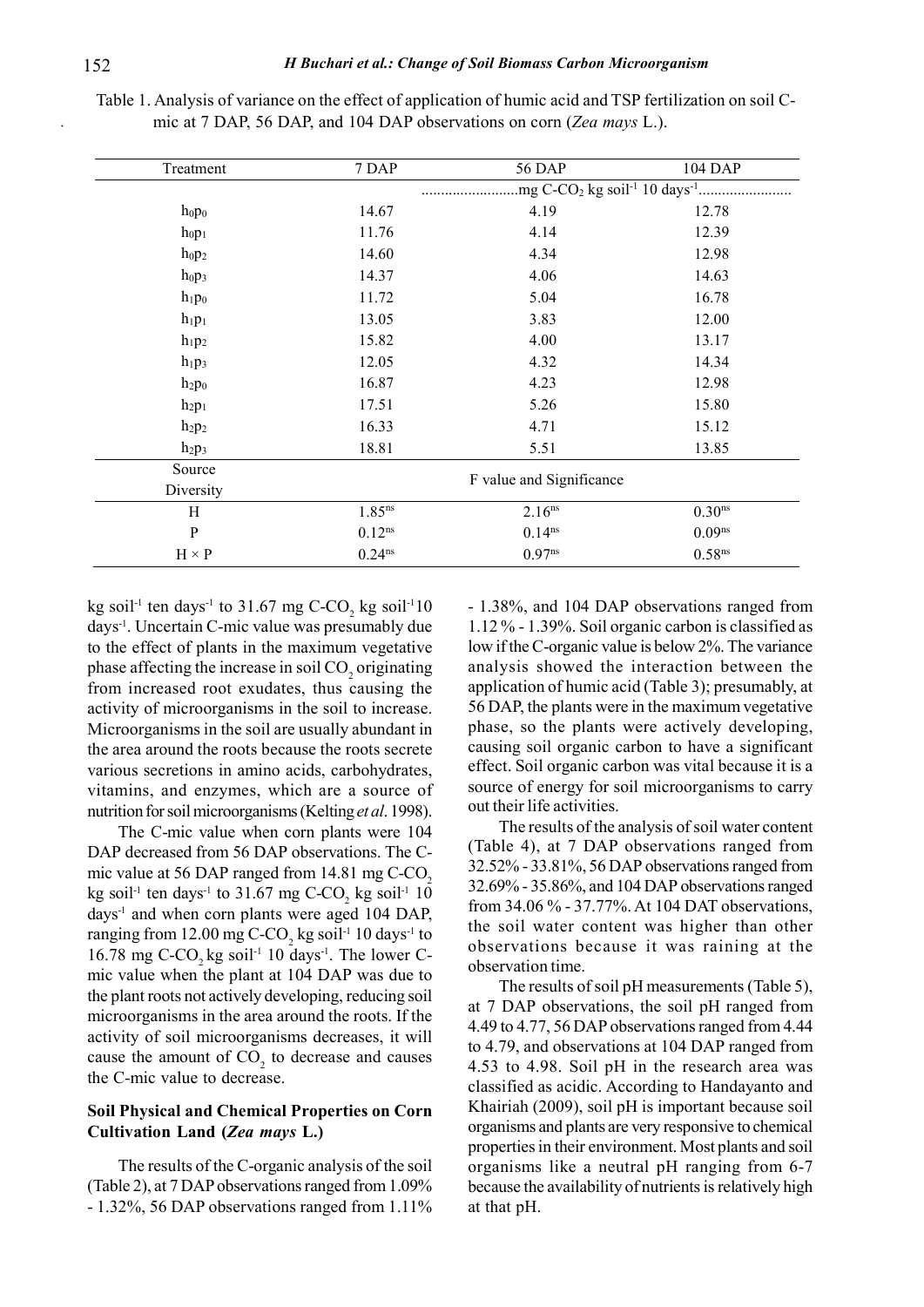Table 2. Analysis of variance on the effect of application of humic acid and TSP fertilization on soil organic C (%) at 7 DAP, 56 DAP, and 104 DAP observations on corn (Zea mays L).

|                               |                    | Soil Organic Carbon (%) |                    |             | Soil Temperature (C)     |                      | Stalk dry weight<br>$(Mg ha-1)$ |
|-------------------------------|--------------------|-------------------------|--------------------|-------------|--------------------------|----------------------|---------------------------------|
| Treatment                     | 7 DAP              | 56 DAP                  | 104<br><b>DAP</b>  | 7 DAP       | 56 DAP                   | 104 DAP              | 55 DAP                          |
| $hop_0$                       | 1.17               | 1.14                    | 1.21               | 27.33       | 28.87                    | 29.37                | 3.61                            |
| hop <sub>1</sub>              | 1.09               | 1.11                    | 1.20               | 27.17       | 28.77                    | 29.00                | 4.05                            |
| hop <sub>2</sub>              | 1.17               | 1.25                    | 1.15               | 27.00       | 28.67                    | 28.73                | 5.57                            |
| h <sub>0</sub> p <sub>3</sub> | 1.20               | 1.18                    | 1.12               | 27.33       | 28.40                    | 28.93                | 5.80                            |
| $h_1p_0$                      | 1.28               | 1.38                    | 1.34               | 27.17       | 28.93                    | 28.80                | 4.19                            |
| $h_1p_1$                      | 1.10               | 1.18                    | 1.19               | 27.33       | 28.80                    | 29.07                | 5.26                            |
| $h_1p_2$                      | 1.25               | 1.22                    | 1.28               | 27.33       | 28.90                    | 29.17                | 5.11                            |
| $h_1p_3$                      | 1.21               | 1.19                    | 1.22               | 27.00       | 28.73                    | 28.77                | 6.22                            |
| $h_2p_0$                      | 1.21               | 1.22                    | 1.21               | 27.50       | 29.43                    | 28.67                | 3.86                            |
| $h_2p_1$                      | 1.32               | 1.37                    | 1.39               | 26.83       | 28.47                    | 28.50                | 6.11                            |
| $h_2p_2$                      | 1.17               | 1.16                    | 1.17               | 27.33       | 28.70                    | 28.83                | 6.94                            |
| $h_2p_3$                      | 1.20               | 1.20                    | 1.18               | 27.50       | 28.60                    | 28.97                | 6.17                            |
| Source Diversity              |                    |                         |                    |             | F value and Significance |                      |                                 |
| H                             | 1.36 <sup>ns</sup> | $2.02^{ns}$             | 1.72 <sup>ns</sup> | $0.18$ ns   | $1.32^{ns}$              | $0.67^{ns}$          | $9.00*$                         |
| P                             | $0.35^{ns}$        | $0.63^{ns}$             | 1.09 <sup>ns</sup> | $0.51^{ns}$ | $6.14*$                  | 0.04 <sup>ns</sup>   | 25.44*                          |
| $H \times P$                  | $1.52^{ns}$        | $3.27*$                 | $1.27^{ns}$        | $1.17^{ns}$ | $2.09^{ns}$              | $0.62$ <sup>ns</sup> | $3.14*$                         |

Note:  $h_0$  = No application of humic acid.  $h_1$  = Application of commercial humic acid, and  $h_2$  = Application of humic acid from vermicompost extracts.

The results of soil temperature measurements (Table 2), at 7 DAP observations the soil temperature ranged from 26.83  $\degree$ C – 27.50  $\degree$ C, 56 DAP observations ranged from  $28.40 \degree C - 29.43 \degree C$  and 104 DAP observations ranged between  $28.50 \degree C -$ 29.37 °C. The analysis of variance showed that the application of P fertilization had a significant effect on soil temperature at 56 DAP observations. Treatment without applying P fertilization resulted in higher soil temperatures than TSP fertilization 100 kg ha<sup>-1</sup>, TSP fertilization 200 kg ha<sup>-1</sup>, and 300 kg ha<sup>-1</sup> (Table 4). At  $p_0$ , the dry stalk weight was lower than  $p_1$ ,  $p_2$ , and  $p_3$ . If the plant is low, the crown is less

dense, and sunlight enters directly into the soil, causing higher temperatures.

The results of the calculation of the dry weight of the stalk (Table 2) showed that the interaction between humic acid and TSP fertilization had a significant effect on the dry weight of the stalk (Table 6), the lowest dry weight of the stalk in the  $h_0p_0$ treatment was  $3.61$  (Mg ha<sup>-1</sup>), and the highest was in the  $h_2p_2$  treatment was 6.94 (Mg ha<sup>-1</sup>). The results followed Parlindungan (2011) statement, which states that applying humic acid and P fertilizer can increase corn plants' P content and dry weight at a concentration of 800 mg  $L^{-1}$ .

Table 3. Effect of interaction between humic acid and TSP fertilization on soil C-organic (%) of corn (Zea mays L.).

|                |           |                   | TSP fertilization       |                   |
|----------------|-----------|-------------------|-------------------------|-------------------|
| Treatment      | $p_0$     | $p_1$             | $p_2$                   | $p_3$             |
|                |           |                   | Soil Organic Carbon (%) |                   |
| $h_0$          | 1.14a     | 1.11a             | 1.25a                   | 1.18a             |
|                | (B)       | (B)               | (A)                     | (A)               |
| h <sub>1</sub> | 1.38a     | 1.18 <sub>b</sub> | 1.22 ab                 | 1.19 <sub>b</sub> |
|                | (A)       | (B)               | (A)                     | (A)               |
| h <sub>2</sub> | $1.22$ ab | 1.37a             | 1.16 <sub>b</sub>       | 1.2 <sub>b</sub>  |
|                | (AB)      | (A)               | (A)                     | (A)               |
| LSD(0.05)      |           |                   | 0.16                    |                   |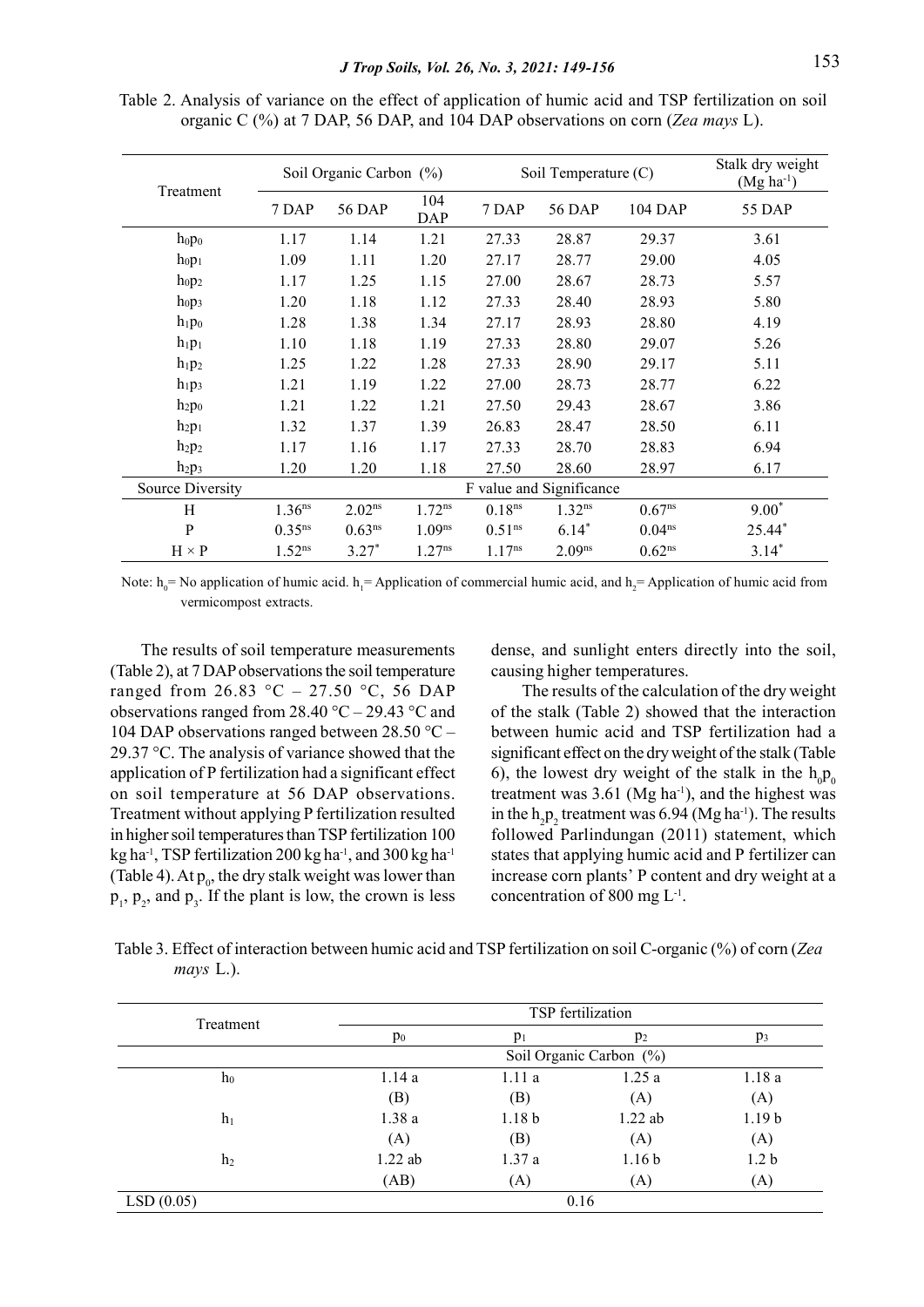| Treatment                                        | Soil Temperature<br>$^{\circ}$ C |
|--------------------------------------------------|----------------------------------|
| No TSP fertilizer $(p_0)$                        | 29.08a                           |
| TSP Fertilizer 100 kg ha <sup>-1</sup> ( $p_1$ ) | 28.68 b                          |
| TSP Fertilizer 200 kg ha <sup>-1</sup> ( $p_2$ ) | 28.76 <sub>b</sub>               |
| TSP Fertilizer 300 kg ha <sup>-1</sup> ( $p_3$ ) | 28.58 <sub>b</sub>               |
| LSD(0.05)                                        | 0.26                             |

Table 4. Effect of humic acid application and TSP fertilization on soil temperature ( $\rm{^{\circ}C}$ ) on corn (Zea mays L.) 56 DAP.

Note: The mean value followed by the same letter is not significantly different based on the LSD test at the 5% level.

Based on the correlation test results (Table 7), it was shown that the application of humic acid and P fertilization, soil organic carbonate 7 DAP, 56 DAP, and 104 DAP gave a significant correlation to soil microorganism carbon. The effect of C-organic on soil properties is that it can improve the physical condition of the soil for the better and help provide water and nutrients for plants. According to Nursyamsi et al. (1996), the more organic acids added to the soil will increase the population of soil microorganisms, this affects the increase in microorganism activity to increase the carbon biomass of microorganisms (C-mic) in the soil.

Soil moisture content significantly correlated to soil C-mic at 7 DAP observations, while at 56 DAP observations and 104 DAP observations did not provide a significant correlation with soil C-mic.

The correlation test results (Table 7) showed that soil pH at 7 DAP did not significantly correlate to soil C-mic, while 56 DAP and 104 DAP observations showed a significant correlation to soil C-mic. According to Hakim et al. (1986), the process of decomposition of organic acids by soil microorganisms can result in low soil pH because this process causes the presence of organic acids and leaching due to erosion so that only Al and  $H^+$ cations are the dominant cations that cause the soil too acid reaction.

Soil temperature at 7 DAP and 56 DAP did not give a significant correlation to soil C-mic, while at

| Treatment        |                    | Soil Moisture Content<br>$(\%)$ |                    |                    | Soil pH            |                    | Corn Kernels Weight<br>$(Mg Ha^{-1})$ |
|------------------|--------------------|---------------------------------|--------------------|--------------------|--------------------|--------------------|---------------------------------------|
|                  | 7 DAP              | 56 DAP                          | 104 DAP            | 7 DAP              | 56 DAP             | 104 DAP            | 113 DAP                               |
| hop <sub>0</sub> | 33.51              | 35.86                           | 37.77              | 4.49               | 4.50               | 4.59               | 11.13                                 |
| hop <sub>1</sub> | 33.63              | 33.87                           | 35.20              | 4.60               | 4.58               | 4.73               | 10.31                                 |
| hop <sub>2</sub> | 33.29              | 33.51                           | 34.06              | 4.54               | 4.49               | 4.53               | 11.38                                 |
| $h_0 p_3$        | 33.57              | 33.04                           | 36.51              | 4.66               | 4.47               | 4.58               | 13.21                                 |
| $h_1p_0$         | 32.52              | 33.46                           | 35.60              | 4.58               | 4.44               | 4.91               | 12.43                                 |
| $h_1p_1$         | 33.45              | 33.45                           | 34.53              | 4.57               | 4.47               | 4.80               | 12.00                                 |
| $h_1p_2$         | 32.86              | 32.69                           | 36.35              | 4.53               | 4.53               | 4.79               | 12.69                                 |
| $h_1p_3$         | 33.39              | 35.11                           | 35.94              | 4.51               | 4.47               | 4.54               | 12.81                                 |
| $h_2p_0$         | 33.46              | 34.74                           | 35.48              | 4.52               | 4.46               | 4.63               | 10.93                                 |
| $h_2p_1$         | 33.63              | 34.41                           | 35.57              | 4.77               | 4.79               | 4.98               | 12.74                                 |
| $h_2p_2$         | 33.81              | 33.28                           | 35.53              | 4.51               | 4.45               | 4.68               | 13.50                                 |
| $h_2p_3$         | 33.57              | 35.37                           | 35.52              | 4.59               | 4.54               | 4.69               | 11.99                                 |
| Source           |                    |                                 |                    |                    |                    |                    |                                       |
| Diversity        |                    |                                 |                    |                    |                    |                    | F value and Significance              |
| H                | 1.80 <sup>ns</sup> | $0.52^{ns}$                     | 0.31 <sup>ns</sup> | 0.38 <sup>ns</sup> | 0.53 <sup>ns</sup> | 2.56 <sup>ns</sup> | 3.00 <sup>ns</sup>                    |
| $\, {\bf p}$     | $0.54^{ns}$        | $1.24^{ns}$                     | 2.03 <sup>ns</sup> | 1.51 <sup>ns</sup> | $0.94^{ns}$        | 2.61 <sup>ns</sup> | $2.93^{ns}$                           |
| $H \times P$     | $0.36$ ns          | 0.84 <sup>ns</sup>              | 2.46 <sup>ns</sup> | $0.89$ ns          | 0.56 <sup>ns</sup> | $1.23^{ns}$        | 2.50 <sup>ns</sup>                    |

Table 5. Analysis of variance on the effect of humic acid and TSP fertilization application on soil moisture content (%) at observations of 7 DAP. 56 DAP. and 104 DAP on corn (Zea mays L.).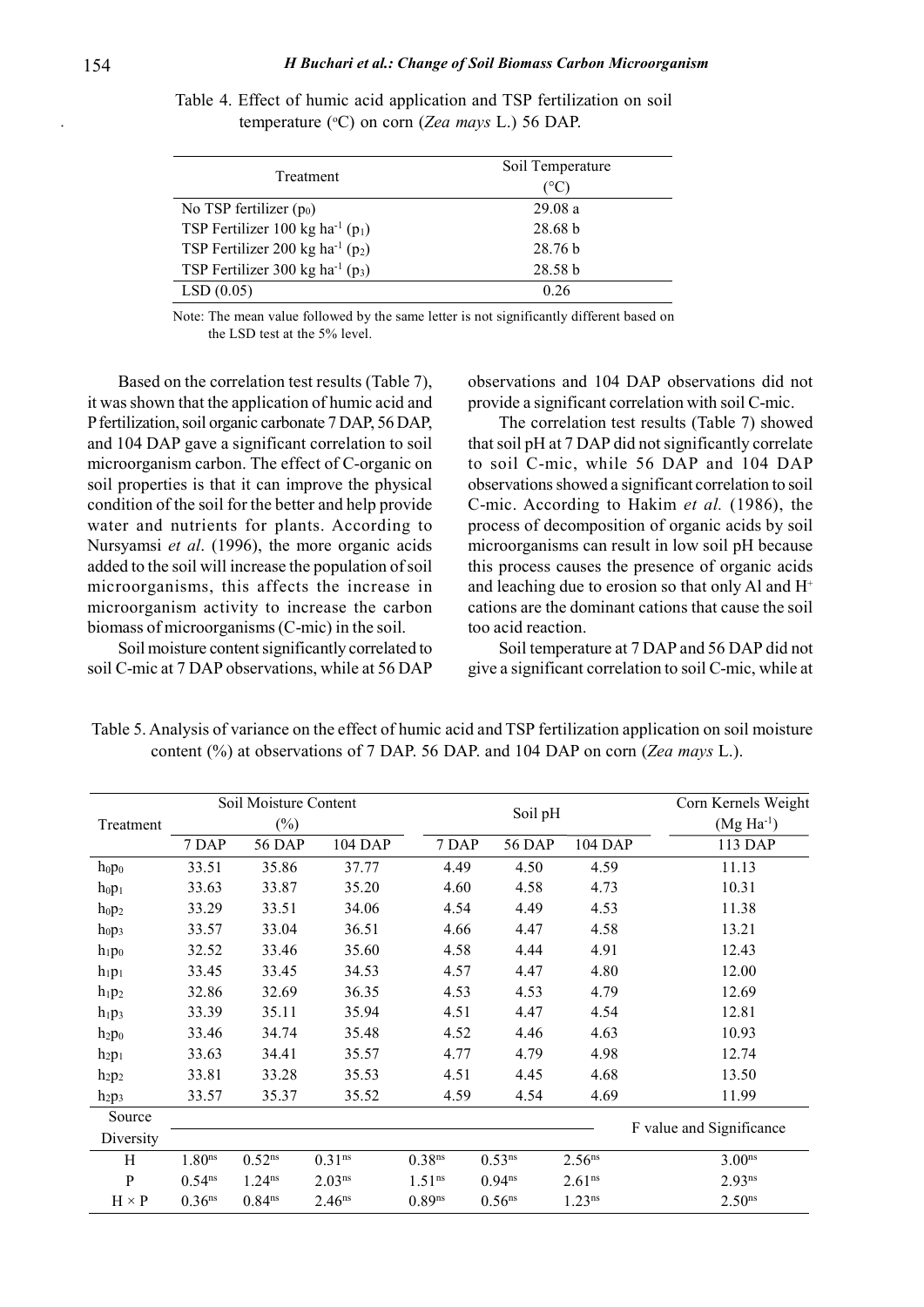| Treatment      | TSP Fertilization |                                                |                   |       |  |  |  |
|----------------|-------------------|------------------------------------------------|-------------------|-------|--|--|--|
|                | p <sub>0</sub>    | $p_1$                                          | $p_2$             | $p_3$ |  |  |  |
|                |                   | the dry weight of stalk (Mg ha <sup>-1</sup> ) |                   |       |  |  |  |
| $h_0$          | 3.61 <sub>b</sub> | 4.05 <sub>b</sub>                              | 5.57a             | 5.8a  |  |  |  |
|                | (A)               | (B)                                            | (B)               | (A)   |  |  |  |
| h <sub>1</sub> | 4.19 <sub>b</sub> | 5.26 ab                                        | 5.11 <sub>b</sub> | 6.22a |  |  |  |
|                | (A)               | (A)                                            | (B)               | (A)   |  |  |  |
| h <sub>2</sub> | 3.86 <sub>b</sub> | 6.11a                                          | 6.94a             | 6.17a |  |  |  |
|                | (A)               | (A)                                            | (A)               | (A)   |  |  |  |
| LSD(0.05)      |                   |                                                | 0.99              |       |  |  |  |

Table 6. The interaction effect of humic acid and TSP fertilization on the dry weight of stalk (Mg ha<sup>-1</sup>) at 55 DAP observations on corn (Zea mays L.).

104 DAP observations gave a significant correlation to soil C-mic. Soil temperature was negatively correlated with soil microorganism carbon biomass (C-mic) at 104 DAP observations (Table 7), which means that the higher the soil temperature, the lower the C-mic. According to Pauza (2016), soil pH and soil temperature significantly affect soil C-mic.

The dry weight of the stalk and the corn kernels were significantly correlated with the soil C-mic. The high dry weight of the stalk and the high weight of the corn kernels indicated that the plant was fertile. Fertile plants have many roots (roots spread), and the plant's crown is getting closer. The density of soil cover due to plant crowns causes the fulfillment of the living environment of soil microorganisms. Corn plant roots release a lot of root exudate, which can be used as an energy source for soil microorganisms. The results of this study are in line with the results of research by Pant et al. (2011) on the application of vermicompost extracts that can improve soil biological properties, improve plant growth, and yield the quality of pakcoy plants.

# **CONCLUSIONS**

The application of humic acid with P fertilizer and the interaction of humic acid and P fertilizer did not affect the carbon biomass of microorganisms at 7 DAP, 56 DAP, and 104 DAP observations. However, the application of humic acid in P fertilization on corn plant growth was significantly higher. The higher the C-organic content of the soil, the higher the C-mic, the higher the percentage of soil water content at 7 DAP, the C-mic increased. The higher the soil pH at 56 DAP and 104 DAP, the soil C-mic was increased and positively correlated. Likewise, for the stalk, dry weight and kernels dry weight of the C-mic. However, it is negatively correlated to soil temperature.

# ACKNOWLEDGEMENT

The authors thank Ir. Abdul Hamid has provided commercial humic acid as a research treatment and to the Experimental Station of the Assessment

|                                              | Correlation coefficient (r) |                          |                          |  |  |  |
|----------------------------------------------|-----------------------------|--------------------------|--------------------------|--|--|--|
| Observation                                  | Soil Microorganism Carbon   |                          |                          |  |  |  |
|                                              | 7 DAP                       | 56 DAP                   | 104 DAP                  |  |  |  |
| C-organic $(\%)$                             | $0.34*$                     | $0.59*$                  | $0.53*$                  |  |  |  |
| Soil Moisture Content(%)                     | $0.36*$                     | $0.29^{ns}$              | $0.12^{ns}$              |  |  |  |
| Soil pH                                      | 0.20 <sup>ns</sup>          | $0.42*$                  | $0.43*$                  |  |  |  |
| Soil Temperature (°C)                        | 0.10 <sup>ns</sup>          | $-0.28$ <sup>ns</sup>    | $-0.52*$                 |  |  |  |
| Dry Weight of Stalk(t ha <sup>-1</sup> )     | $\overline{\phantom{0}}$    | $0.34*$                  | $\overline{\phantom{0}}$ |  |  |  |
| Weight of Corn Kernels $(t \text{ ha}^{-1})$ |                             | $\overline{\phantom{a}}$ | $0.65*$                  |  |  |  |

Table 7. Correlation test between C-organic soil, soil moisture content, soil pH, soil temperature, dry weight of stalk, and weight of corn kernels on C-mic.

Note: DAP = Days after planting;ns= no significant effect 5% level;\* = significant effect at 5% level.